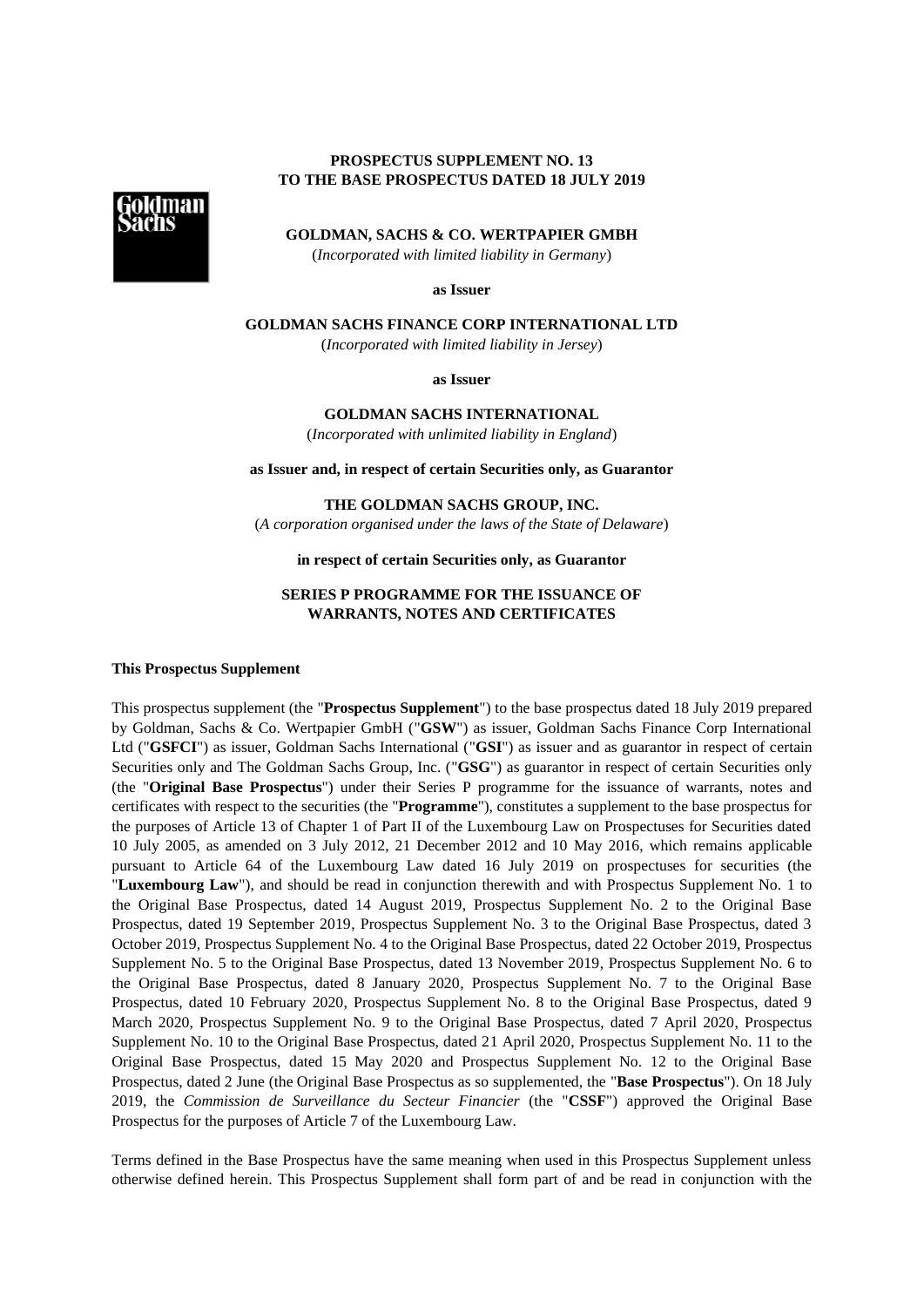Base Prospectus.

# **Right of withdrawal**

In accordance with Article 13 paragraph 2 of the Luxembourg Law, investors who have already agreed to purchase or subscribe for the securities before this Prospectus Supplement is published have the right exercisable until 21 July 2020, which is two working days after the publication of this Prospectus Supplement, to withdraw their acceptances.

# **Purpose of this Prospectus Supplement**

The purpose of this Prospectus Supplement is to (a) incorporate by reference GSG's 15 July 2020 Form 8-K (as defined below), and (b) make certain changes to the information in the "Documents Incorporated by Reference" and "General Information" sections of the Base Prospectus.

This Prospectus Supplement and the documents incorporated by reference into this Prospectus Supplement will be available on the website of the Luxembourg Stock Exchange at *[www.bourse.lu](http://www.bourse.lu/)*.

# **Information being supplemented**

### *Incorporation by reference*

This Prospectus Supplement supplements the Base Prospectus by incorporating by reference the Current Report on Form 8-K dated 15 July 2020 of The Goldman Sachs Group, Inc. ("**GSG's 15 July 2020 Form 8-K**") as published by the U.S. Securities and Exchange Commission ("**SEC**") on 15 July 2020.

A copy of GSG's 15 July 2020 Form 8-K has been filed with the CSSF in its capacity as competent authority under the Luxembourg Law.

GSG's 15 July 2020 Form 8-K shall be deemed to update and, where applicable, supersede any information contained in the Base Prospectus, or any documents incorporated by reference therein.

### **Information incorporated by reference**

| <b>GSG's 15 July 2020 Form 8-K</b> |                                                                                                                                         |                                                      |  |
|------------------------------------|-----------------------------------------------------------------------------------------------------------------------------------------|------------------------------------------------------|--|
| Item $2.02$ :                      | Results of Operations and Financial Condition                                                                                           | Page 3                                               |  |
| Item $9.01$ :                      | <b>Financial Statements and Exhibits</b>                                                                                                | Page 3                                               |  |
|                                    | Exhibit 99.1: Press release of GSG dated July 15 2020 containing<br>financial information for its second quarter ended June<br>30, 2020 | Pages 5-18 (marked as<br>pages 1-13 of Exhibit 99.1) |  |

\* The page numbers referenced above in relation to GSG's 16 July 2019 Form 8-K relate to the order in which the pages appear in the PDF version of such document

### **Amendments to the Base Prospectus**

The Base Prospectus, as supplemented prior to this Prospectus Supplement, is amended and supplemented as follows:

### 1. **Amendments to the section entitled "Documents Incorporated by Reference"**

The information in the section entitled "Documents Incorporated by Reference" is amended and supplemented by deleting sub-section 4 entitled "The Goldman Sachs Group, Inc." on pages 149 to 151 of the Original Base Prospectus, and replacing it with the following: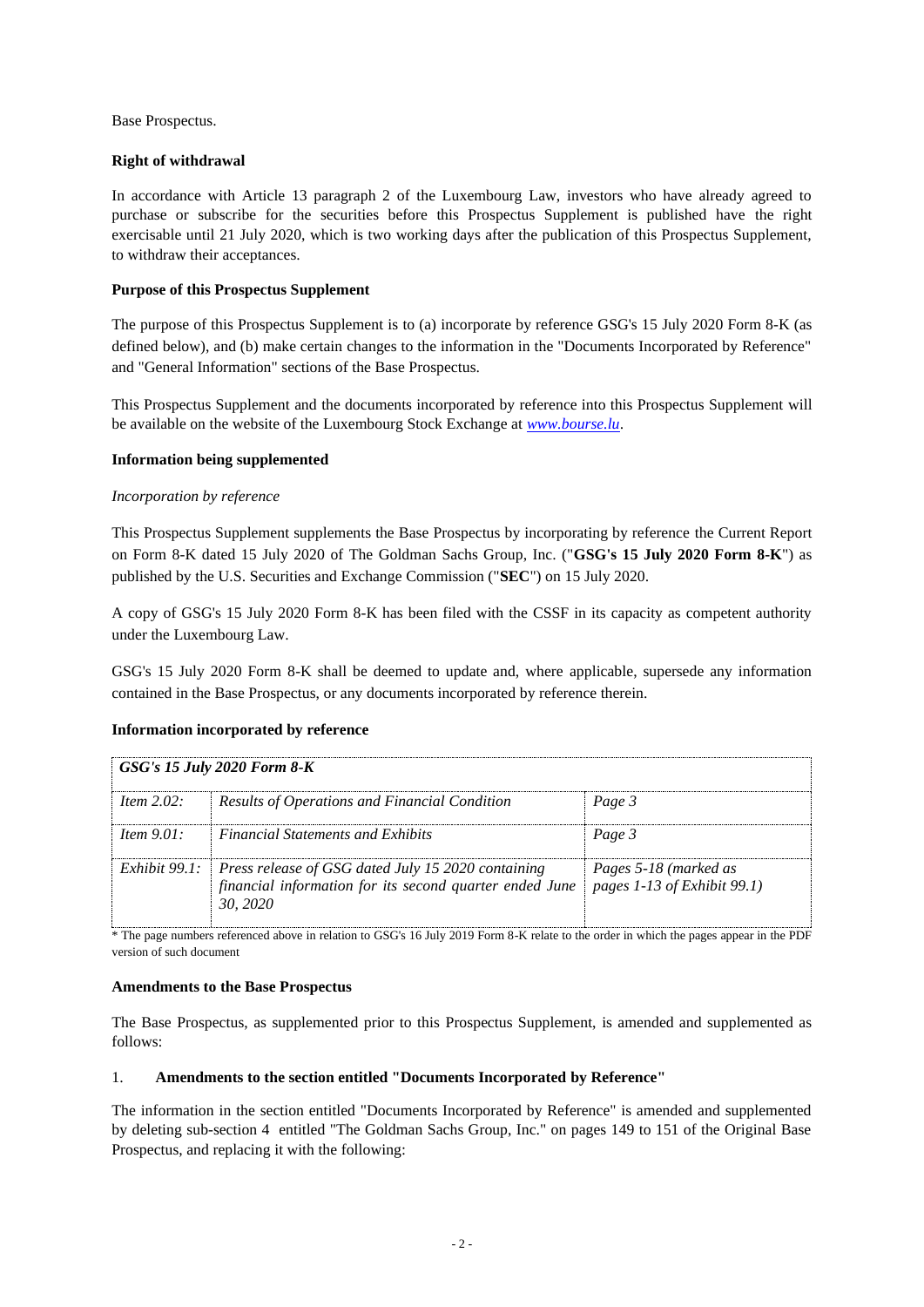#### "4. **The Goldman Sachs Group, Inc.**

GSG files documents and information with the SEC. The following documents, which have previously been published and filed with the SEC, shall be deemed to be incorporated by reference in, and to form part of, this Base Prospectus:

(a) The Current Report on Form 8-K dated 15 July 2020 for the first fiscal quarter ended 30 June 2020 of The Goldman Sachs Group Inc. ("**GSG's 15 July 2020 Form 8-K**") including Exhibit 99.1 ("Exhibit 99.1 to GSG's 15 July 2020 Form 8-K") as filed with the SEC on 15 July 2020;

(b) The Quarterly Report on Form 10-Q for the first fiscal quarter ended 31 March 2020 of the Goldman Sachs Group, Inc. ("**GSG's 2020 First Quarter Form 10-Q**"), as filed with the SEC on 30 April 2020 2020;

(c) The Proxy Statement relating to GSG's 2020 Annual Meeting of Shareholders on 30 April 2020 ("**GSG's 2020 Proxy Statement**"), as filed with the SEC on 20 March 2020;

(d) The Current Report on Form 8-K dated 15 April 2020 for the first fiscal quarter ended 31 March 2020 of The Goldman Sachs Group Inc. ("**GSG's 15 April 2020 Form 8-K**") including Exhibit 99.1 ("Exhibit 99.1 to GSG's 15 April 2020 Form 8-K") as filed with the SEC on 15 April 2020;

(e) The Annual Report on Form 10-K for the fiscal year ended 31 December 2019 of The Goldman Sachs Group, Inc. ("**GSG's 2019 Form 10-K**"), containing financial statements relating to the fiscal years ended 31 December 2019, 31 December 2018 and 31 December 2017, including Exhibit 21.1, as filed with the U.S. Securities and Exchange Commission on 21 February 2020;

(f) The Current Report on Form 8-K dated 15 January 2020 of The Goldman Sachs Group Inc ("**GSG's 15 January 2020 Form 8-K**"), including Exhibit 99.1 ("Exhibit 99.1 to GSG's 15 January 2020 Form 8-K") as filed with the SEC on 15 January 2020;

(g) The Quarterly Report on Form 10-Q for the third fiscal quarter ended 30 September 2019 of The Goldman Sachs Group, Inc. ("**GSG's 2019 Third Quarter Form 10-Q**"), as filed with the SEC on 31 October 2019;

(h) The Current Report on Form 8-K dated 15 October 2019 of The Goldman Sachs Group, Inc. ("**GSG's 15 October 2019 Form 8-K**"), including Exhibit 99.1 ("Exhibit 99.1 to GSG's 15 October 2019 Form 8-K") as published by the SEC on 15 October 2019;

(i) The Quarterly Report on Form 10-Q for the second fiscal quarter ended 30 June 2019 of the Goldman Sachs Group, Inc. ("**GSG's 2019 Second Quarter Form 10-Q**"), as filed with the SEC on 5 August 2019;

(j) The Current Report on Form 8-K dated 16 July 2019 of The Goldman Sachs Group, Inc. ("GSG's 16 July 2019 Form 8-K"), including Exhibit 99.1 ("Exhibit 99.1 to GSG's 16 July 2019 Form 8-K") as published by the SEC on 16 July 2019;

(k) The Quarterly Report on Form 10-Q for the first fiscal quarter ended 31 March 2019 of the Goldman Sachs Group, Inc. ("**GSG's 2019 First Quarter Form 10-Q**"), as filed with the SEC on 3 May 2019;

(l) The Annual Report on Form 10-K for the fiscal year ended 31 December 2018 of The Goldman Sachs Group, Inc. ("**GSG's 2018 Form 10-K**"), containing financial statements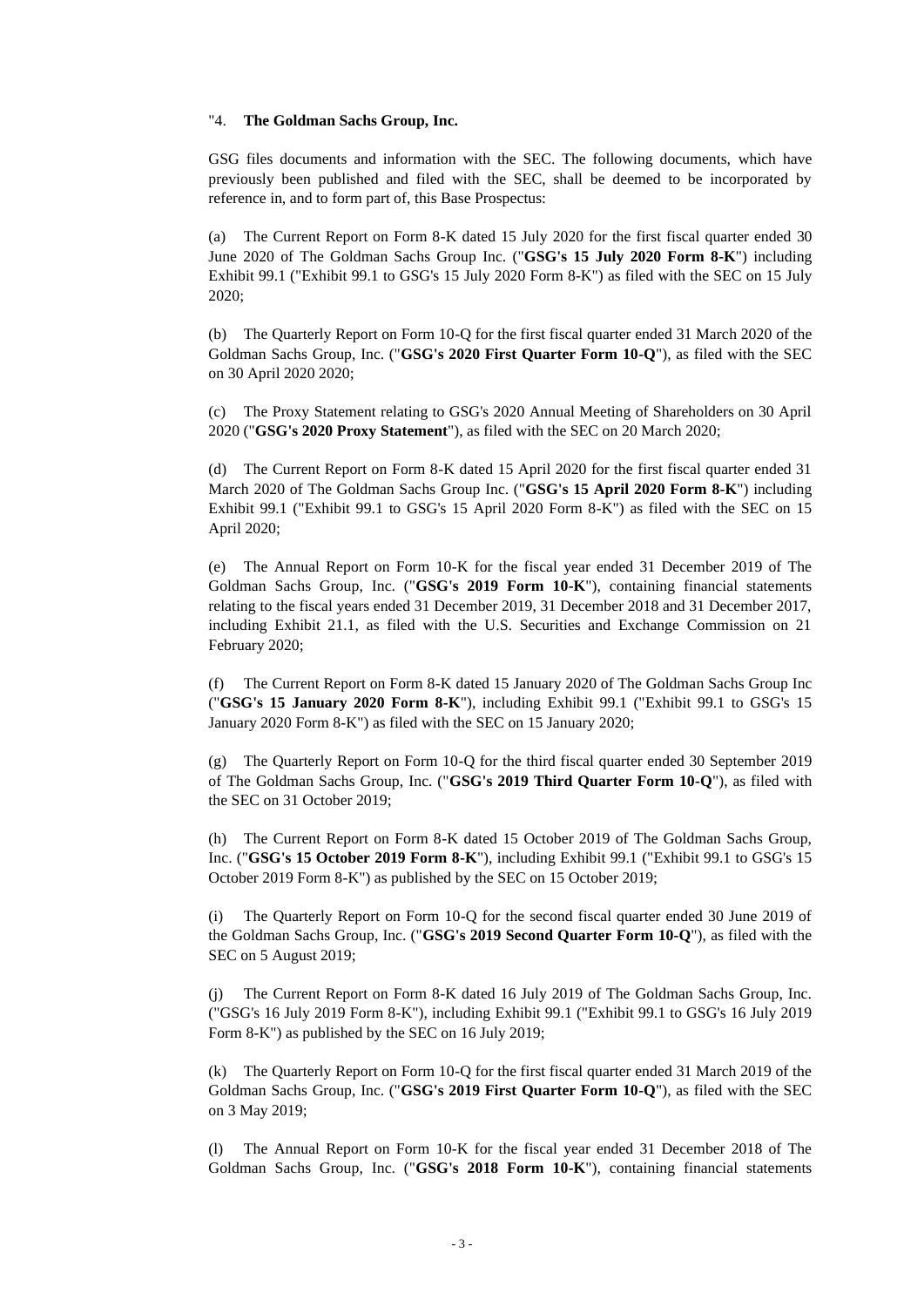relating to the fiscal years ended 31 December 2018, 31 December 2017 and 31 December 2016, including Exhibit 21.1, as filed with the U.S. Securities and Exchange Commission on 26 February 2019; and

(m) The Proxy Statement relating to GSG's 2019 Annual Meeting of Shareholders on 2 May 2019 ("**GSG's 2019 Proxy Statement**"), as filed with the SEC on 22 March 2019.

The following table indicates where information required by the Prospectus Regulation is to be disclosed in, and incorporated by reference into, this Base Prospectus can be found in the documents referred to above:

| <b>Information required by the Prospectus Regulation</b>                                                                                                                  | Document/Location                                                    |  |
|---------------------------------------------------------------------------------------------------------------------------------------------------------------------------|----------------------------------------------------------------------|--|
| Selected financial information for the fiscal years ended<br>31 December 2019, 31 December 2018, 31 December<br>2017 (Annex IV, Section 3.1 of the Prospectus Regulation) | GSG's 2019 Form 10-K (p. 199)                                        |  |
| Risk factors relating to GSG (Annex IV, Section 4 of the<br><b>Prospectus Regulation</b> )                                                                                | GSG's 2019 Form 10-K (pp. 23-44)                                     |  |
| <b>Information about GSG</b>                                                                                                                                              |                                                                      |  |
| History and development of the company (Annex IV,<br>Section 5.1 of the Prospectus Regulation)                                                                            | GSG's 2019 Form 10-K (p. 1)                                          |  |
| Investments (Annex IV, Section 5.2 of the Prospectus<br>Regulation)                                                                                                       | GSG's 2019 Form 10-K (pp. 65-68, 75-<br>77, 82-86, 138-139, 165-169) |  |
| <b>Business overview</b>                                                                                                                                                  |                                                                      |  |
| GSG's principal activities (Annex IV, Section 6.1 of the<br><b>Prospectus Regulation</b> )                                                                                | GSG's 2019 Form 10-K (pp. 1-5, 109)                                  |  |
| GSG's principal markets (Annex IV, Section 6.2 of the<br><b>Prospectus Regulation</b> )                                                                                   | GSG's 2019 Form 10-K (pp. 1-7, 45,<br>47, 184)                       |  |
| Organisational Structure (Annex IV, Section 7 of the<br><b>Prospectus Regulation</b> )                                                                                    | GSG's 2019 Form 10-K (pp.<br>40.<br>Exhibit 21.1)                    |  |
| Trend information (Annex IV, Section 8 of the Prospectus                                                                                                                  | GSG's 2019 Form 10-K (pp. 46-101)                                    |  |
| Regulation)                                                                                                                                                               | GSG's 15 July 2020 Form 8-K (Exhibit<br>99.1)                        |  |
| Administrative, management and supervisory bodies,<br>including conflicts of interest (Annex IV, Section 10 of the                                                        | GSG's 2020 Proxy Statement (pp. 1, 5,<br>8-28, 70-73)                |  |
| <b>Prospectus Regulation</b> )                                                                                                                                            | GSG's 2019 Form 10-K (p. 46-101)                                     |  |
| Audit committee (Annex IV, Section 11.1 of the<br><b>Prospectus Regulation</b> )                                                                                          | GSG's 2020 Proxy Statement (pp. 17,<br>$62-64)$                      |  |
| Beneficial owners of more than five per cent. (Annex IV,<br>Section 12 of the Prospectus Regulation)                                                                      | GSG's 2020 Proxy Statement (p. 76)                                   |  |

#### **Financial information**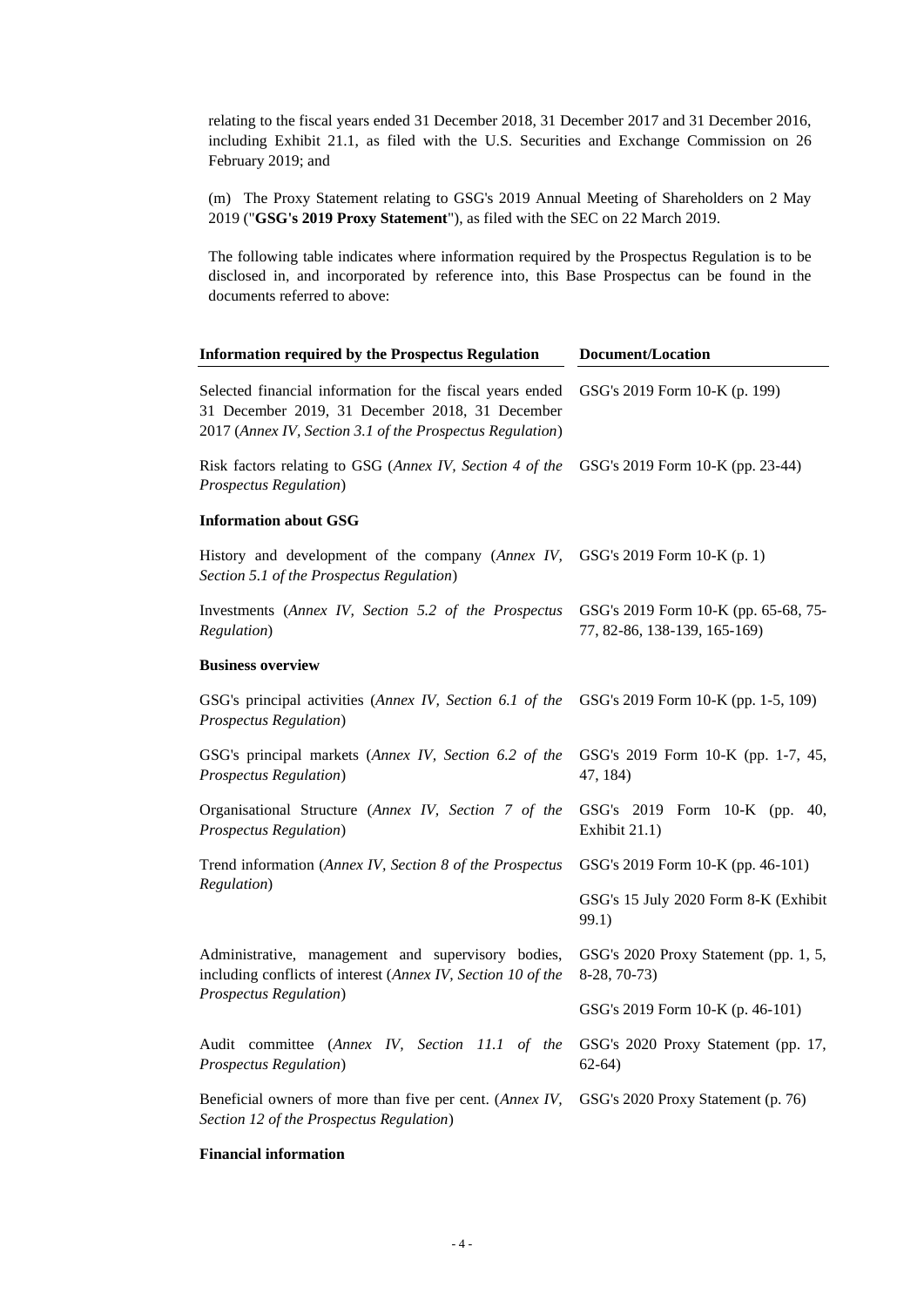| Audited historical financial information for the fiscal<br>years ended 31 December 2019, 31 December 2018 and<br>31 December 2017 (Annex IV, Section 13.1-13.4 of the<br><b>Prospectus Regulation</b> ) | GSG's 2019 Form 10-K (pp. 105-203)                       |
|---------------------------------------------------------------------------------------------------------------------------------------------------------------------------------------------------------|----------------------------------------------------------|
| Audit report (Annex IV, Section 13.1 of the<br>Prospectus Regulation)                                                                                                                                   | GSG's 2019 Form 10-K (p. 103-104)                        |
| Balance sheet (Annex IV, Section 13.1 of the                                                                                                                                                            | GSG's 2019 Form 10-K (p. 106)                            |
| <b>Prospectus Regulation</b> )                                                                                                                                                                          | Exhibit 99.1 to GSG's 15 July 2020<br>Form $8-K$ (p.11)  |
| Income statement (Annex IV, Section 13.1 of the                                                                                                                                                         | GSG's 2019 Form 10-K (p. 105)                            |
| <b>Prospectus Regulation</b> )                                                                                                                                                                          | Exhibit 99.1 to GSG's 15 July 2020<br>Form 8-K (pp.9-10) |
| Cash flow statement (Annex IV, Section 13.1 of GSG's 2019 Form 10-K (p. 108)<br>the Prospectus Regulation)                                                                                              |                                                          |
| Accounting policies and explanatory notes<br>(Annex IV, Section 13.1 of the Prospectus<br>Regulation)                                                                                                   | GSG's 2019 Form 10-K (pp. 47-50,<br>$109 - 203$          |
| Unaudited interim and other financial information (Annex<br>IV, Section 13.5 of the Prospectus Regulation)                                                                                              |                                                          |
| Balance sheet (Annex IV, Section 13.5 of the<br><b>Prospectus Regulation</b> )                                                                                                                          | GSG's 2020 First Quarter Form 10-Q<br>(p. 2)             |
| Income statement (Annex IV, Section 13.5 of the<br><b>Prospectus Regulation</b> )                                                                                                                       | GSG's 2020 First Quarter Form 10-Q<br>(p. 1)             |
| Cash flow statement (Annex IV, Section 13.5 of<br>the Prospectus Regulation)                                                                                                                            | GSG's 2020 First Quarter Form 10-Q<br>(p. 4)             |
| Accounting policies and explanatory notes<br>(Annex IV, Section 13.5 of the Prospectus<br><i>Regulation</i> )                                                                                           | GSG's 2020 First Quarter Form 10-Q<br>$(pp. 5-92)$       |
| Legal and arbitration proceedings (Annex IV, Section 13.6)<br>of the Prospectus Regulation)                                                                                                             | GSG's 2019 Form 10-K (pp. 45, 185-<br>193)               |
|                                                                                                                                                                                                         | GSG's 2020 First Quarter Form 10-Q<br>$(pp. 83-92)$      |
| <b>Additional information</b>                                                                                                                                                                           |                                                          |
| Share capital (Annex IV, Section 14.1 of the Prospectus                                                                                                                                                 | GSG's 2019 Form 10-K (pp. 107, 169-                      |

Any information included in the documents incorporated by reference that is not included in the cross-reference list is not incorporated by reference and is therefore not relevant to an investor (meaning that it is not necessary information to be included in the Base Prospectus pursuant to Article 6(1) of the Prospectus Regulation and is not otherwise required to be included under the relevant schedules of Commission Regulation (EC) No 809/2004, as amended (the "**Prospectus Regulation**")."

171)

*Regulation*)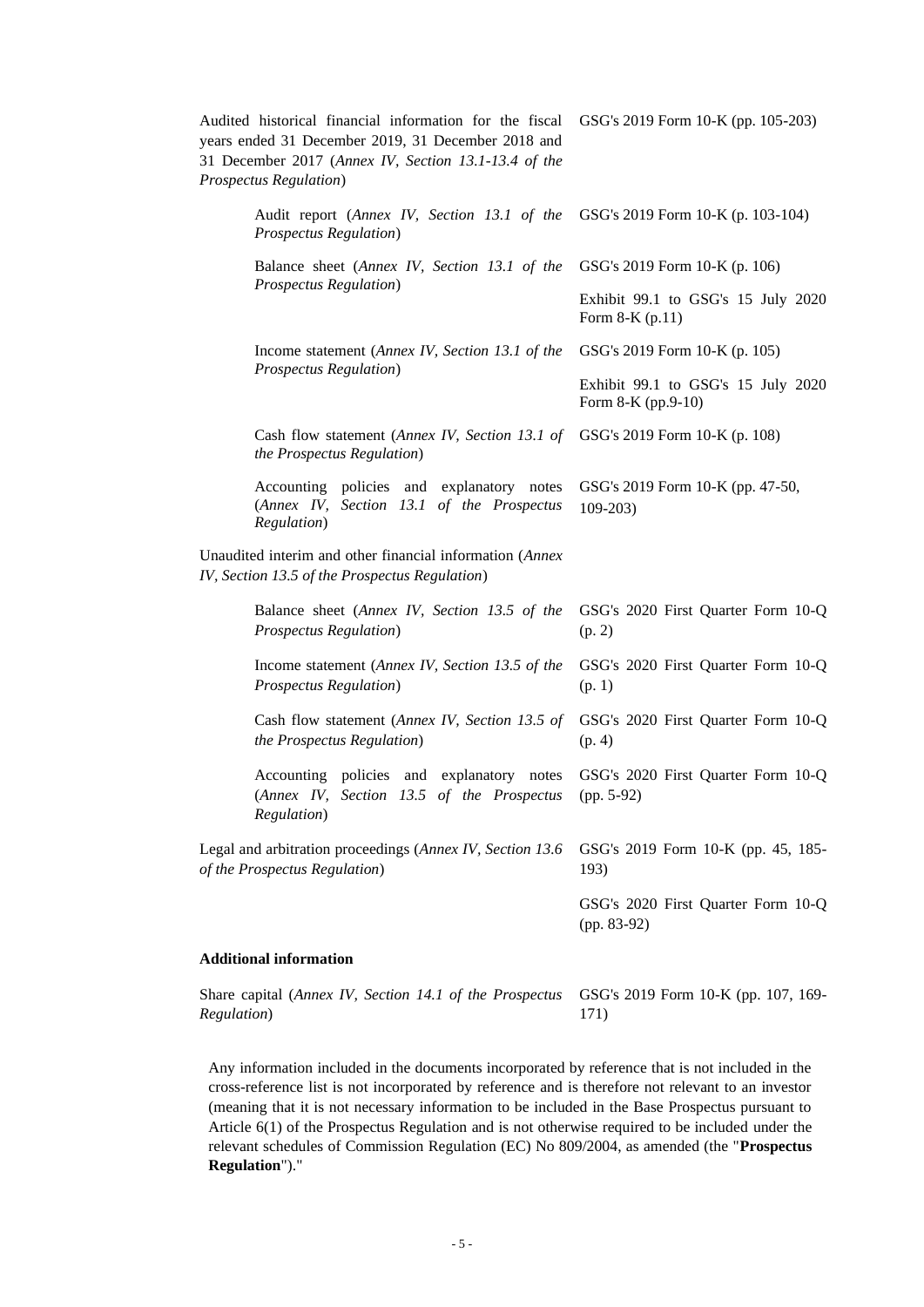### 2. **Amendments to the section entitled "General Information"**

The information in the section entitled "General Information" is amended and supplemented by deleting subsection 5 ("Availability of Documents") on pages 904 to 905 of the Original Base Prospectus and replacing it with the following:

#### "**5. Availability of Documents**

For so long as any Securities shall be outstanding or may be issued under the Programme, copies of the following documents may be obtained free of charge upon request during normal business hours from the specified office of the Issuers and the office of the Paying Agent in Luxembourg and each of the Paying Agents:

- (i) the constitutional documents of GSI;
- (ii) the constitutional documents of GSW;
- (iii) the constitutional documents of GSFCI;
- (iv) the certificate of incorporation of GSG;
- (v) GSI's 2020 First Quarter Financial Report;
- (vi) GSI's 2019 Third Quarter Financial Report;
- (vii) GSI's 2019 Second Quarter Financial Report;
- (viii) GSI's 2019 First Quarter Financial Report;
- (ix) GSI's Regulatory Ratios, 31 December 2019;
- (x) GSI's Regulatory Ratios, 31 August 2019;
- (xi) GSI's Regulatory Ratios, 31 May 2019;
- (xii) GSI's Regulatory Ratios, 28 February 2019;
- (xiii) GSI's 2019 Annual Report;
- (xiv) GSI's 2018 Annual Report;
- (xv) GSI's 2017 Annual Report;
- (xvi) GSW's 2019 Interim Financial Statements;
- (xvii) GSW's 2018 Financial Statements;
- (xviii) GSW's 2017 Financial Statements;
- (xix) GSW's 2019 Financial Statements;
- (xx) GSFCI's 2019 Financial Statements;
- (xxi) GSFCI's 2019 Interim Financial Report;
- (xxii) GSFCI's 2018 Financial Statements;
- (xxiii) GSFCI's 2017 Financial Statements;
- (xxiv) GSG's 15 July 2020 Form 8-K;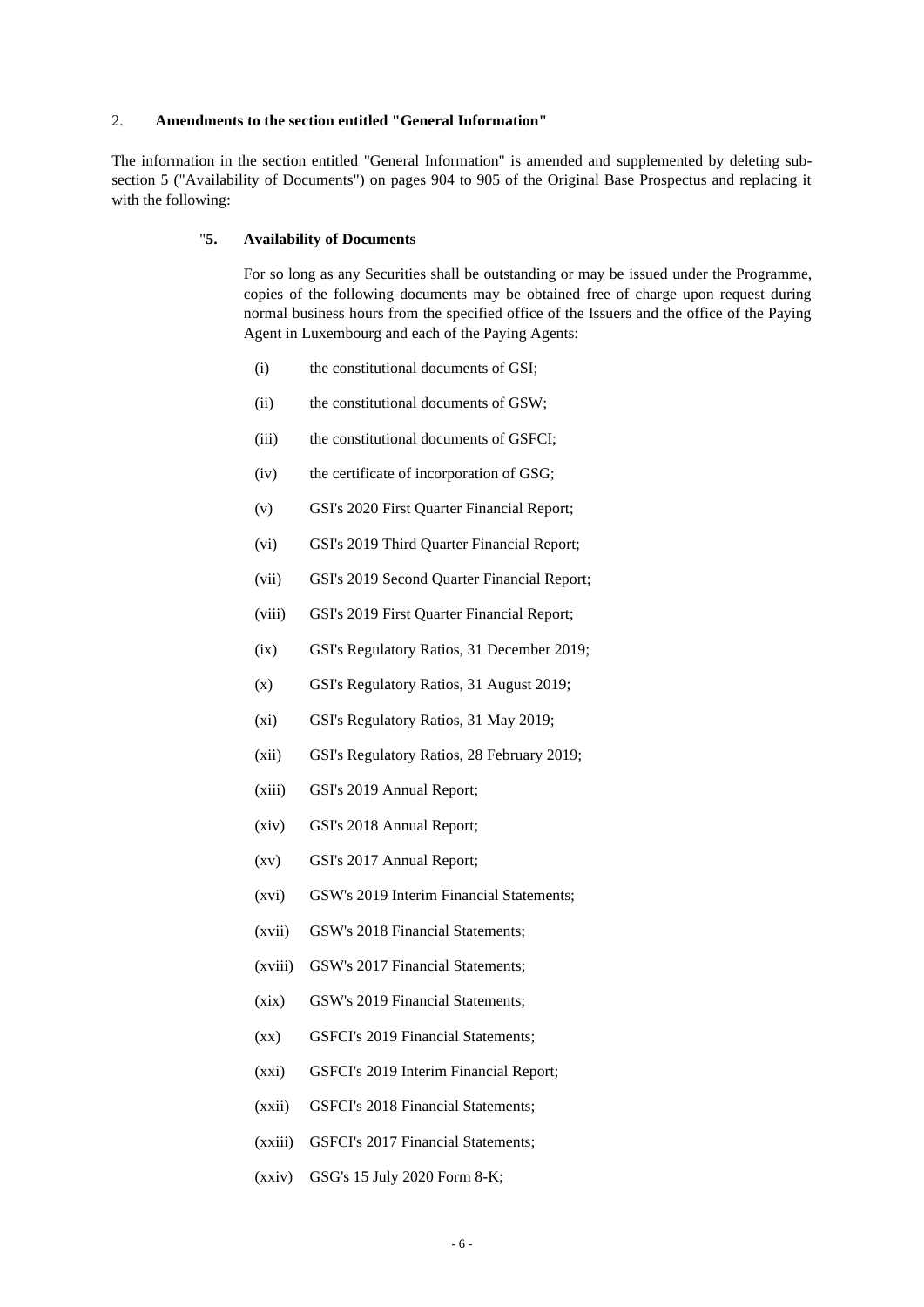- (xxv) GSG's 2020 First Quarter Form 10-Q;
- (xxvi) GSG's 15 April 2020 Form 8-K;
- (xxvii) GSG's 15 January 2020 Form 8-K;
- (xxviii) GSG's 15 October 2019 Form 8-K;
- (xxix) GSG's 16 July 2019 Form 8-K;
- (xxx) GSG's 2019 First Quarter Form 10-Q;
- (xxxi) GSG's 2019 Second Quarter Form 10-Q;
- (xxxii) GSG's 2019 Third Quarter Form 10-Q;
- (xxxiii) GSG's 2020 Proxy Statement;
- (xxxiv) GSG's 2019 Proxy Statement;
- (xxxv) GSG's 2019 Form 10-K;
- (xxxvi) GSG's 2018 Form 10-K;
- (xxxvii) the GSG Guaranty;
- (xxxviii) the GSI Guarantee;
- (xxxvix) the GSI (Cayman) Guarantee;
- (xl) the Programme Agency Agreement;
- (xli) the Deed of Covenant and the Cayman Deed of Covenant;
- (xlii) the Final Terms for each Tranche or Series of Securities that are listed on the Official List of the Luxembourg Stock Exchange or any other stock exchange;
- (xliii) a copy of the Base Prospectus;
- (xliv) a copy of any supplement to the Base Prospectus and Final Terms; and
- (xlv) all reports, letters and other documents, balance sheets, valuations and statements by any expert any part of which is extracted or referred to in this Base Prospectus."

#### **Responsibility**

Each of GSI, GSW, GSFCI and GSG accepts responsibility for the information given in this Prospectus Supplement and confirms that, having taken all reasonable care to ensure that such is the case, the information contained in this Prospectus Supplement is, to the best of their knowledge, in accordance with the facts and does not omit anything likely to affect its import.

### **Interpretation**

To the extent that there is any inconsistency between (a) any statement in this Prospectus Supplement and (b) any other statement in or incorporated by reference into the Base Prospectus, the statements in (a) above will prevail.

References to the Base Prospectus shall hereafter mean the Base Prospectus as supplemented by this Prospectus